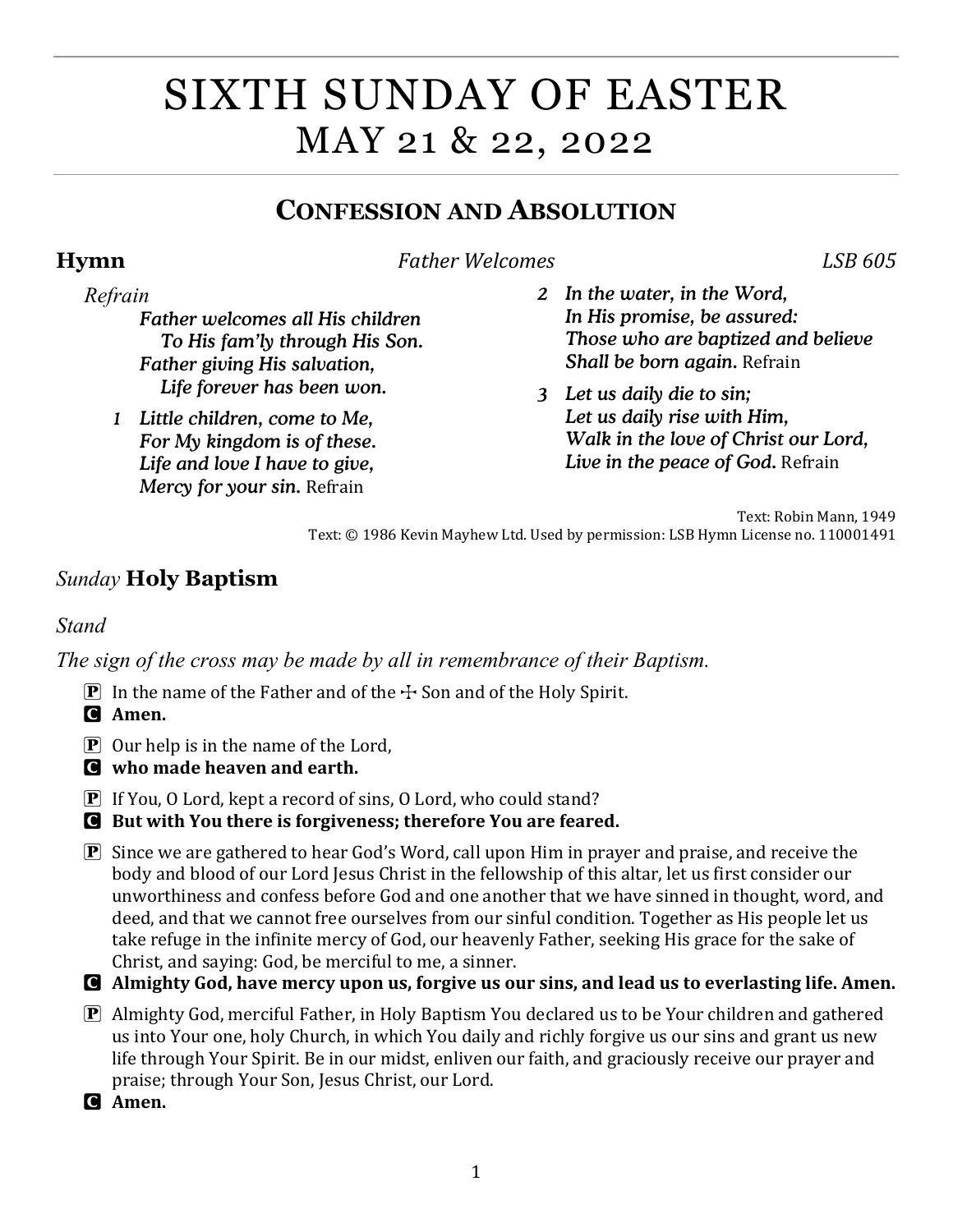# **SERVICE OF THE WORD**

| Introit                                                                                                                                              | <i>Psalm 55:4, 16–18; antiphon: v. 22</i>                                                               |
|------------------------------------------------------------------------------------------------------------------------------------------------------|---------------------------------------------------------------------------------------------------------|
| $\mathbf{P}$ Cast your burden on the LORD, and he will sustain you;<br>he will never permit the righteous to be moved.                               |                                                                                                         |
| My heart is in anguish within me;<br><b>C</b>                                                                                                        |                                                                                                         |
| the terrors of death have fallen upon me.<br>$\left[\mathbf{P}\right]$ But I call to God,<br>and the LORD will save me.                              |                                                                                                         |
| Evening and morning and at noon I utter my complaint and moan,                                                                                       |                                                                                                         |
| and he hears my voice.<br>$\mathbf{P}$ He redeems my soul in safety from the battle that I wage,<br>for many are arrayed against me.                 |                                                                                                         |
| Glory be to the Father and to the Son<br>$\mathbf C$<br>and to the Holy Spirit;<br>as it was in the beginning,<br>is now, and will be forever. Amen. |                                                                                                         |
| Cast your burden on the LORD, and he will sustain you;<br>he will never permit the righteous to be moved.                                            |                                                                                                         |
| <b>Kyrie</b> J                                                                                                                                       | $LSB$ 204                                                                                               |
| <b>C</b> Lord, have mercy; Christ, have mercy; Lord, have mercy.                                                                                     |                                                                                                         |
| Gloria in Excelsis .¤                                                                                                                                | LSB 204                                                                                                 |
| 1 To God on high be glory<br>And peace to all the earth;<br>Goodwill from God in heaven                                                              | Receive our heartfelt cry,<br>Where You in pow'r are seated<br>At God's right hand on high-             |
| Proclaimed at Jesus' birth!<br>We praise and bless You, Father;<br>Your holy name, we sing-<br>Our thanks for Your great glory,                      | 3 For You alone are holy;<br>You only are the Lord.<br>Forever and forever,<br>Re worshiped and adored. |

*2 To You, O sole-begotten, The Father's Son, we pray; O Lamb of God, our Savior, You take our sins away. Have mercy on us, Jesus;*

 *Lord God, our heav'nly King.* 

### **Salutation and Collect of the Day**

- $\mathbf{P}$  The Lord be with you.
- C **And also with you.**
- $\mathbf{P}$  Let us pray.

O God, the giver of all that is good, by Your holy inspiration grant that we may think those things that are right and by Your merciful guiding accomplish them; through Jesus Christ, Your Son, our Lord, who lives and reigns with You and the Holy Spirit, one God, now and forever.

C **Amen.**

 *Be worshiped and adored; You with the Holy Spirit Alone are Lord Most High, In God the Father's glory. "Amen!" our glad reply.*

Text: Stephen P. Starke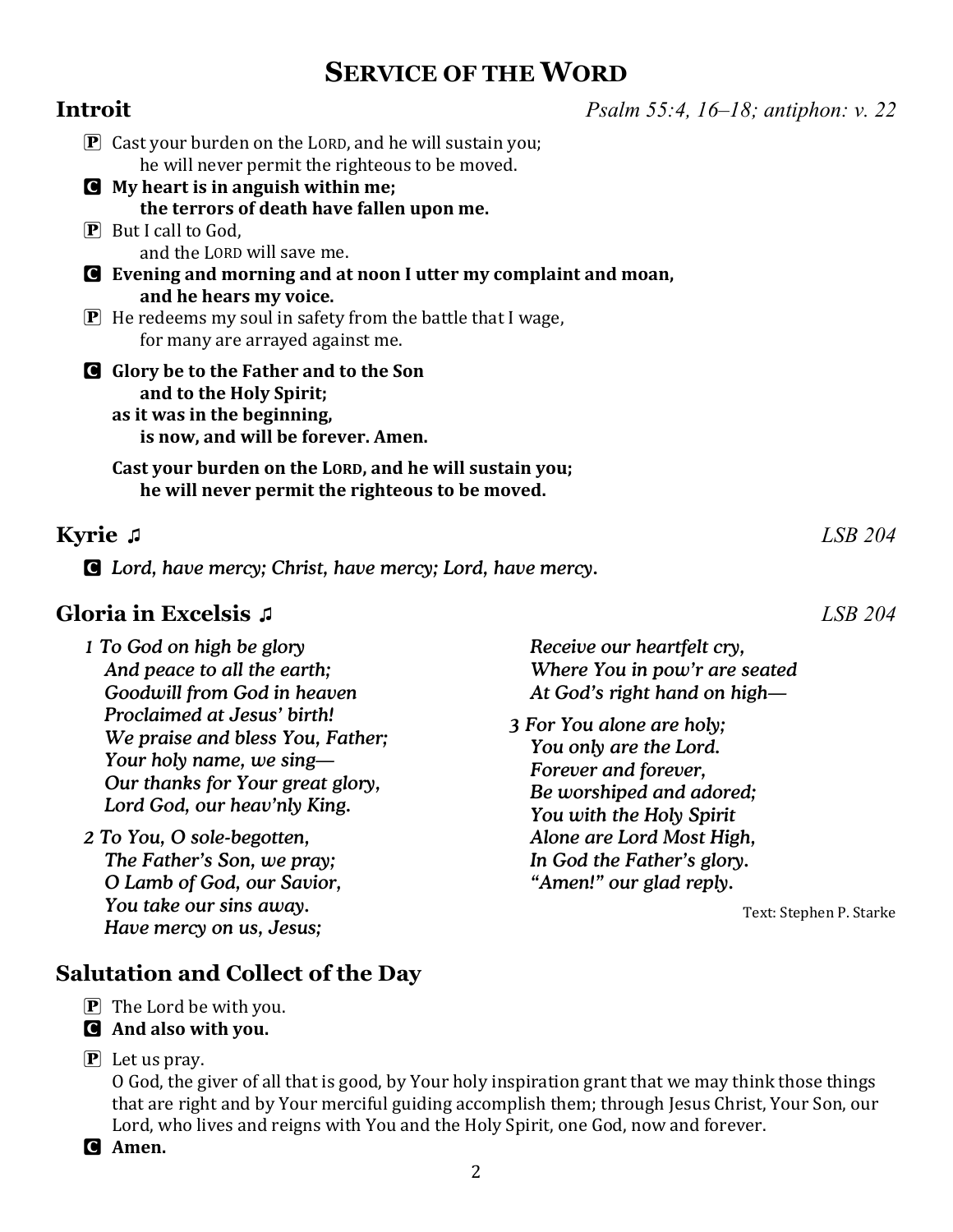### *Sit* **First Reading** *Acts 16:9–15*

9A vision appeared to Paul in the night: a man of Macedonia was standing there, urging him and saying, "Come over to Macedonia and help us." 10And when Paul had seen the vision, immediately we sought to go on into Macedonia, concluding that God had called us to preach the gospel to them.

11So, setting sail from Troas, we made a direct voyage to Samothrace, and the following day to Neapolis, 12and from there to Philippi, which is a leading city of the district of Macedonia and a Roman colony. We remained in this city some days. 13And on the Sabbath day we went outside the gate to the riverside, where we supposed there was a place of prayer, and we sat down and spoke to the women who had come together. 14One who heard us was a woman named Lydia, from the city of Thyatira, a seller of purple goods, who was a worshiper of God. The Lord opened her heart to pay attention to what was said by Paul. 15And after she was baptized, and her household as well, she urged us, saying, "If you have judged me to be faithful to the Lord, come to my house and stay." And she prevailed upon us.

- A This is the Word of the Lord.
- C **Thanks be to God.**

### **Epistle** *Revelation 21:9–14, 21–27*

<sup>9</sup>Then came one of the seven angels who had the seven bowls full of the seven last plagues and spoke to me, saying, "Come, I will show you the Bride, the wife of the Lamb." 10And he carried me away in the Spirit to a great, high mountain, and showed me the holy city Jerusalem coming down out of heaven from God, 11having the glory of God, its radiance like a most rare jewel, like a jasper, clear as crystal. 12It had a great, high wall, with twelve gates, and at the gates twelve angels, and on the gates the names of the twelve tribes of the sons of Israel were inscribed— 13on the east three gates, on the north three gates, on the south three gates, and on the west three gates. 14And the wall of the city had twelve foundations, and on them were the twelve names of the twelve apostles of the Lamb. . . .

<sup>21</sup> And the twelve gates were twelve pearls, each of the gates made of a single pearl, and the street of the city was pure gold, transparent as glass.

 $22$ And I saw no temple in the city, for its temple is the Lord God the Almighty and the Lamb. 23And the city has no need of sun or moon to shine on it, for the glory of God gives it light, and its lamp is the Lamb. <sup>24</sup>By its light will the nations walk, and the kings of the earth will bring their glory into it, 25and its gates will never be shut by day—and there will be no night there. 26They will bring into it the glory and the honor of the nations. 27But nothing unclean will ever enter it, nor anyone who does what is detestable or false, but only those who are written in the Lamb's book of life.

A This is the Word of the Lord.

C **Thanks be to God.**

### *Stand* **Alleluia and Verse ♫**

C *Alleluia, alleluia, alleluia.*

*These things are written that you may believe that Jesus is the Christ, the Son of God. Alleluia, alleluia, alleluia.*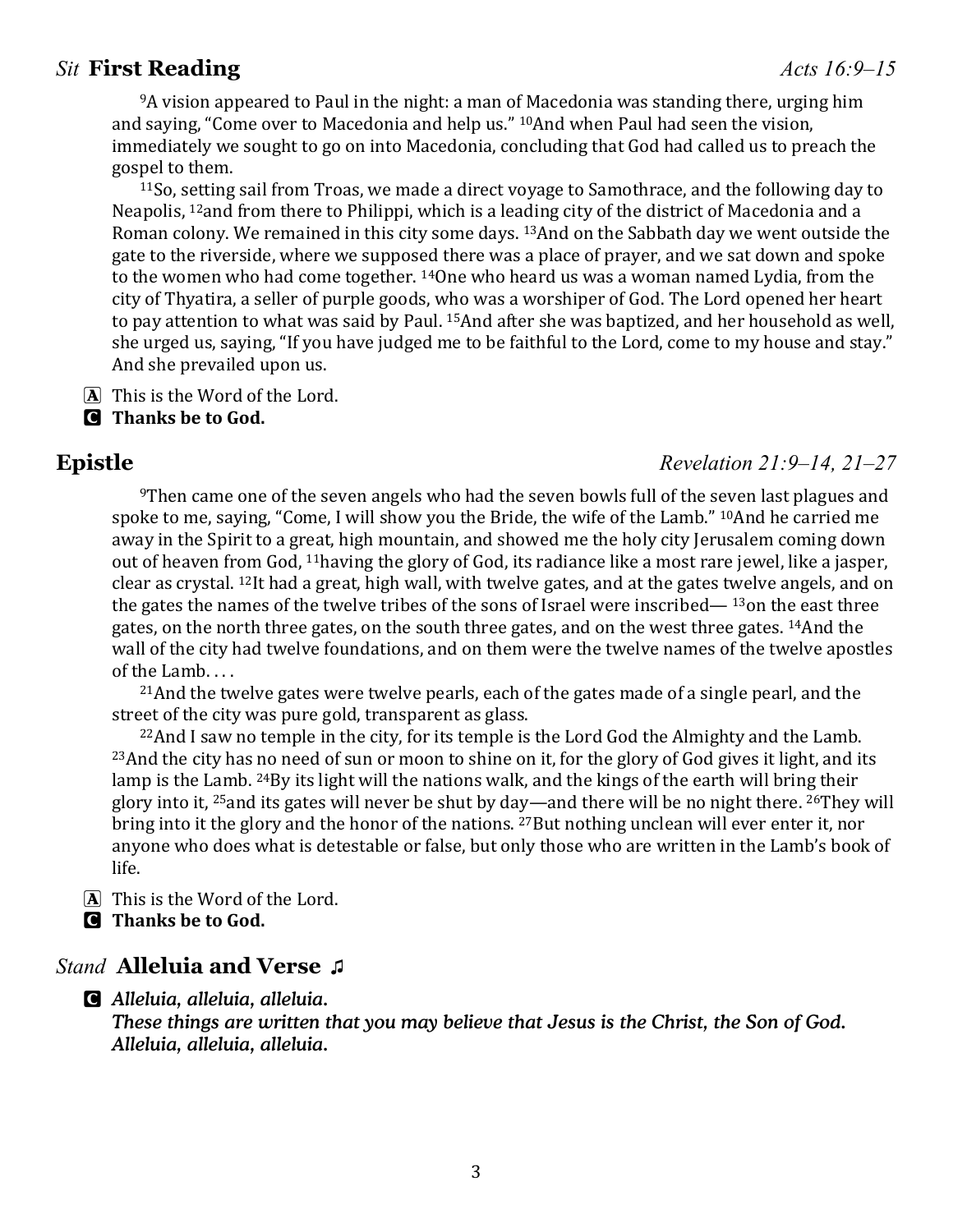## **Holy Gospel** *John 16:23–33*

- **P** The Holy Gospel according to St. John, the sixteenth chapter.
- C **Glory to You, O Lord.**

 $23$ [Jesus said:] "In that day you will ask nothing of me. Truly, truly, I say to you, whatever you ask of the Father in my name, he will give it to you. 24Until now you have asked nothing in my name. Ask, and you will receive, that your joy may be full.

 $25$ "I have said these things to you in figures of speech. The hour is coming when I will no longer speak to you in figures of speech but will tell you plainly about the Father. 26In that day you will ask in my name, and I do not say to you that I will ask the Father on your behalf; 27for the Father himself loves you, because you have loved me and have believed that I came from God. <sup>28</sup>I came from the Father and have come into the world, and now I am leaving the world and going to the Father."

 $^{29}$ His disciples said, "Ah, now you are speaking plainly and not using figurative speech!  $^{30}$ Now we know that you know all things and do not need anyone to question you; this is why we believe that you came from God." 31Jesus answered them, "Do you now believe? 32Behold, the hour is coming, indeed it has come, when you will be scattered, each to his own home, and will leave me alone. Yet I am not alone, for the Father is with me. 33I have said these things to you, that in me you may have peace. In the world you will have tribulation. But take heart; I have overcome the world."

- $\overline{P}$  This is the Gospel of the Lord.
- C **Praise to You, O Christ.**

### **Nicene Creed**

C **I believe in one God, the Father Almighty, maker of heaven and earth and of all things visible and invisible.** 

**And in one Lord Jesus Christ, the only-begotten Son of God, begotten of His Father before all worlds, God of God, Light of Light, very God of very God, begotten, not made, being of one substance with the Father, by whom all things were made; who for us men and for our salvation came down from heaven and was incarnate by the Holy Spirit of the virgin Mary and was made man; and was crucified also for us under Pontius Pilate. He suffered and was buried. And the third day He rose again according to the Scriptures and ascended into heaven and sits at the right hand of the Father. And He will come again with glory to judge both the living and the dead, whose kingdom will have no end.** 

**And I believe in the Holy Spirit, the Lord and giver of life, who proceeds from the Father and the Son, who with the Father and the Son together is worshiped and glorified, who spoke by the prophets. And I believe in one holy Christian and apostolic Church, I acknowledge one Baptism for the remission of sins, and I look for the resurrection of the dead and the life**  $\pm$ **of the world to come. Amen.**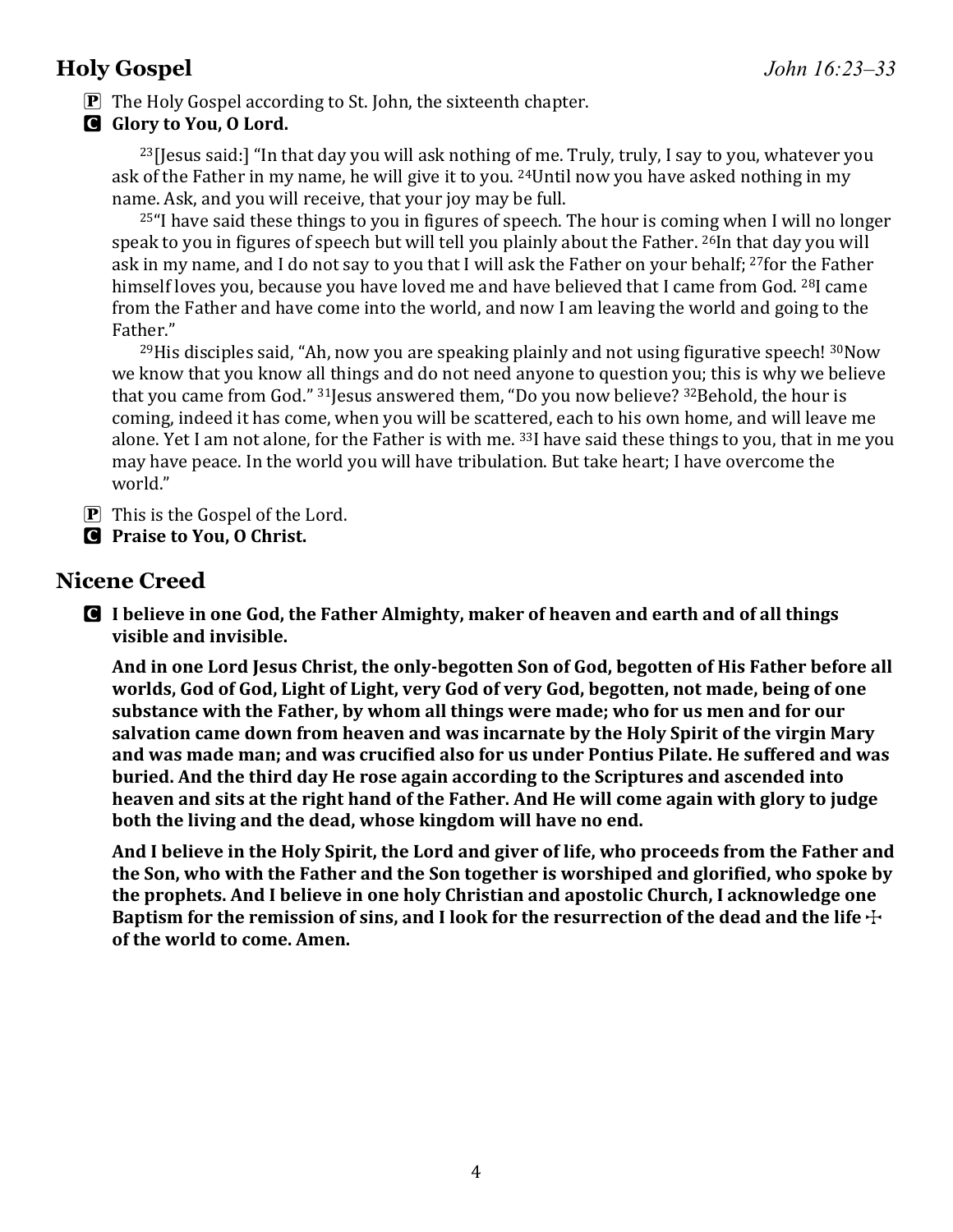- *1 Dear Christians, one and all, rejoice, With exultation springing, And with united heart and voice And holy rapture singing, Proclaim the wonders God has done, How His right arm the vict'ry won. What price our ransom cost Him!*
- *2 Fast bound in Satan's chains I lay; Death brooded darkly o'er me. Sin was my torment night and day; In sin my mother bore me. But daily deeper still I fell; My life became a living hell, So firmly sin possessed me.*
- *3 My own good works all came to naught, No grace or merit gaining; Free will against God's judgment fought, Dead to all good remaining.*

*My fears increased till sheer despair Left only death to be my share; The pangs of hell I suffered.*

- *4 But God had seen my wretched state Before the world's foundation, And mindful of His mercies great, He planned for my salvation. He turned to me a father's heart; He did not choose the easy part But gave His dearest treasure.*
- *5 God said to His belovèd Son: "It's time to have compassion. Then go, bright jewel of My crown, And bring to all salvation. From sin and sorrow set them free; Slay bitter death for them that they May live with You forever."*

### **Sermon**

**Hymn** *Dear Christians, One and All, Rejoice LSB 556 v. 6-10*

- *6 The Son obeyed His Father's will, Was born of virgin mother; And God's good pleasure to fulfill, He came to be my brother. His royal pow'r disguised He bore; A servant's form, like mine, He wore To lead the devil captive.*
- *7 To me He said: "Stay close to Me, I am your rock and castle. Your ransom I Myself will be; For you I strive and wrestle. For I am yours, and you are Mine, And where I am you may remain; The foe shall not divide us.*
- *8 "Though he will shed My precious blood, Me of My life bereaving, All this I suffer for your good; Be steadfast and believing.*

*Life will from death the vict'ry win; My innocence shall bear your sin, And you are blest forever.*

- *9 "Now to My Father I depart, From earth to heav'n ascending, And, heav'nly wisdom to impart, The Holy Spirit sending; In trouble He will comfort you And teach you always to be true And into truth shall guide you.*
- *10 "What I on earth have done and taught Guide all your life and teaching; So shall the kingdom's work be wrought And honored in your preaching. But watch lest foes with base alloy The heav'nly treasure should destroy; This final word I leave you."*

Text: Martin Luther, 1483–1546; tr. Richard Massie, 1800–87, alt. Text: Public domain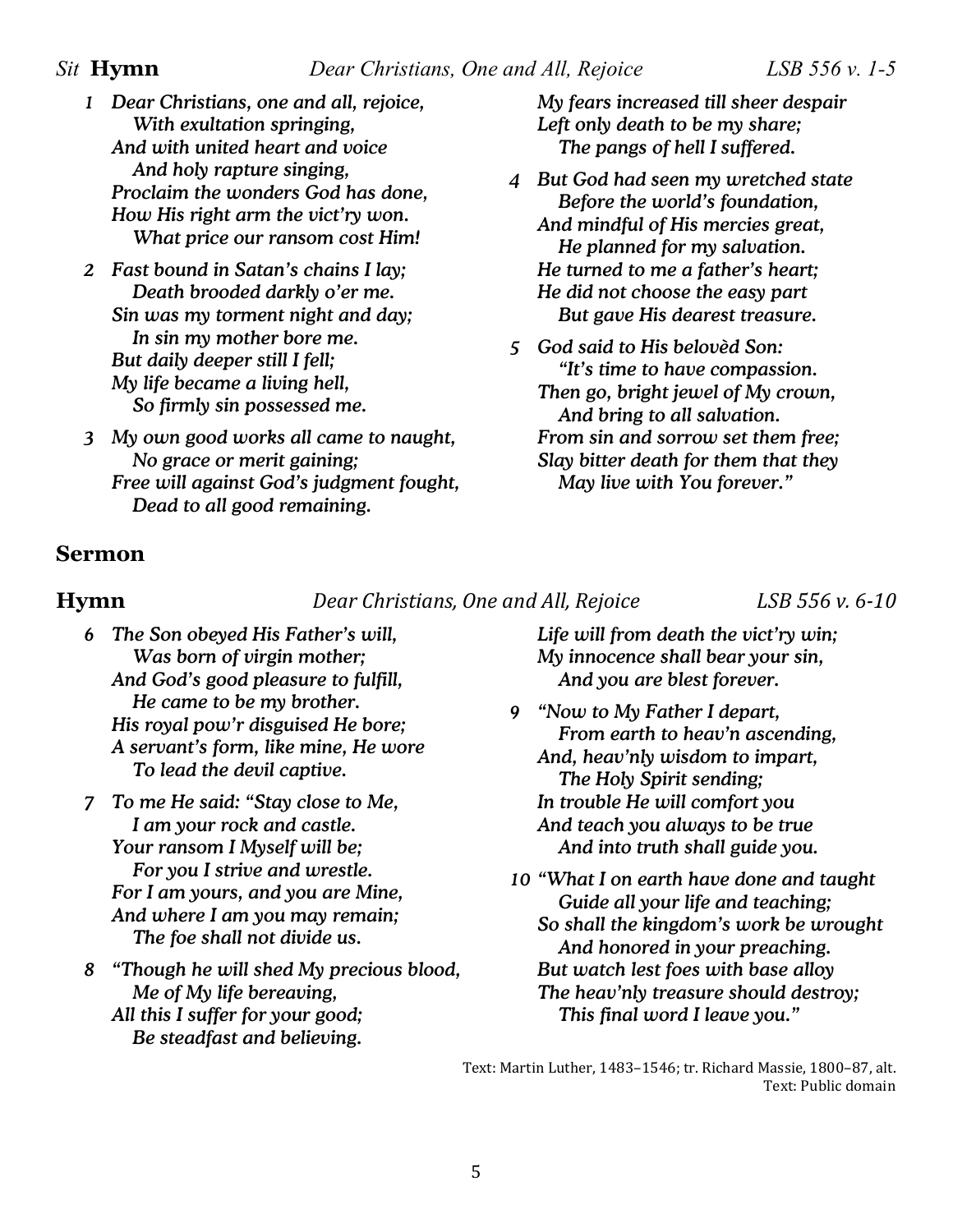### *Stand* **Prayer of the Church**

- $\boxed{\mathbf{P}}$  In peace, let us pray to the Lord:
- C **Lord, have mercy.**  $\boxed{\mathbf{P}}$  For hearts eager to pray to our heavenly Father for the good of our families, neighbors, rulers, brothers and sisters in Christ, pastors, and overseers, let us pray to the Lord: C **Lord, have mercy.**  $\mathbf P$  For the baptized; and for hearing hearts, prayerful lips and sacrificial lives, that the Church of God would be enriched unto the salvation of many, let us pray to the Lord: C **Lord, have mercy.**  $\mathbf{P}$  For pastors to guard the gates of Christ's Church and to welcome those who draw near to her in faith, that the Church would be glorified according to God's holy will, let us pray to the Lord: C **Lord, have mercy.**  $\bf{P}$  For our homes, that Christ would give them peace and enliven them with His resurrected life; that He would cause the forgiveness of sins to reign among husband and wives, parents and children; and that He would assure those who live alone that they, too, are His children, upheld by His right hand, let us pray to the Lord: C **Lord, have mercy.**  $\boxed{\mathbf{P}}$  For good leaders and government in this and every place; for police, emergency personnel and disaster-relief workers; and for the members of the armed forces who defend us, let us pray to the Lord: C **Lord, have mercy.**  $\mathbf{P}$  For the faithful women of the Church, that they would eagerly and wisely serve her ministry as faithful Lydia served the mission of St. Paul, let us pray to the Lord: C **Lord, have mercy.**  $\mathbf{P}$  To cast our burdens upon our risen Lord, Jesus Christ, and to ask for His salvation in the midst of our terrors and trials, *Jespecially those of* , J let us pray to the Lord: our terrors and trials, *<u>[especially those of</u>* C **Lord, have mercy.**  $\bf{P}$  For all who commune this day, that they would receive our Lord's body and blood in repentance and faith for the forgiveness of sins, and in the unity of a true confession, let us pray to the Lord: C **Lord, have mercy. P** Into Your hands, O Lord, we commend all for whom we pray, trusting in Your mercy; through Jesus Christ, our Lord. C **Amen.**

## **Lord's Prayer**

C **Our Father who art in heaven, hallowed be Thy name, Thy kingdom come, Thy will be done on earth as it is in heaven; give us this day our daily bread; and forgive us our trespasses as we forgive those who trespass against us; and lead us not into temptation, but deliver us from evil. For Thine is the kingdom and the power and the glory forever and ever. Amen.**

## *Sit* **Offering**

*While we worship the Lord with our offerings, please write your names in the fellowship registers, indicating the date and time of the service you are attending. To help us serve you more effectively, please use the blanks provided to indicate a change in mailing address, phone numbers (home, work,*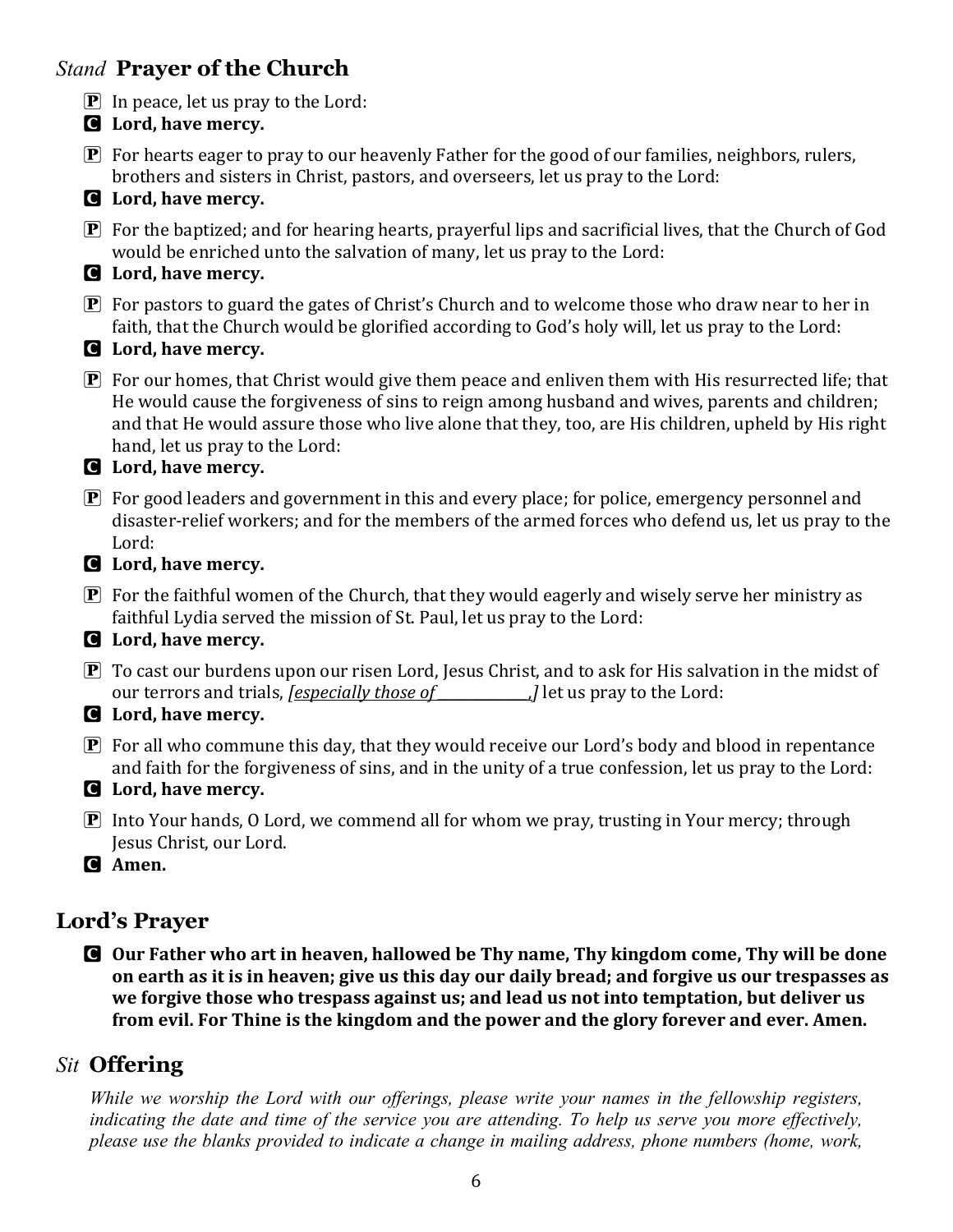*cell, fax) or e-mail address(es). Please tear out the sheets with names on them and let them stick out of the top of the folder so that the ushers can collect them. Thank you!*

| <i>Stand</i> <b>Hymn</b>                               | Praise God, from Whom All Blessings Flow                                                                                                                                                               | LSB 805                                             |
|--------------------------------------------------------|--------------------------------------------------------------------------------------------------------------------------------------------------------------------------------------------------------|-----------------------------------------------------|
|                                                        | Praise God, from whom all blessings flow;<br>$\bf{1}$<br>Praise Him, all creatures here below;<br>Praise Him above, ye heav'nly host:<br>Praise Father, Son, and Holy Ghost.                           |                                                     |
|                                                        | Amen.                                                                                                                                                                                                  | Text: Thomas Ken, 1637-1711<br>Text: Public domain  |
| <b>Pax Domini</b>                                      |                                                                                                                                                                                                        |                                                     |
| <b>G</b> Amen.                                         | $\mathbf{P}$ The peace of the Lord be with you always.                                                                                                                                                 |                                                     |
| <b>Benedicamus &amp; Benediction</b>                   |                                                                                                                                                                                                        | LSB 212                                             |
| A Let us bless the Lord.<br><b>Q</b> Thanks be to God. |                                                                                                                                                                                                        |                                                     |
| G Amen.                                                | $\mathbf{P}$ The Lord bless you and keep you.<br>The Lord make His face shine on you and be gracious to you.<br>The Lord look upon you with favor and $\pm$ give you peace.                            |                                                     |
| <b>Hymn</b>                                            | Savior, Again to Thy Dear Name We Raise                                                                                                                                                                | LSB 917                                             |
| $\bf{1}$                                               | Savior, again to Thy dear name we raise<br>With one accord our parting hymn of praise;<br>Once more we bless Thee ere our worship cease,<br>Then, lowly bending, wait Thy word of peace.               |                                                     |
|                                                        | 2 Grant us Thy peace upon our homeward way;<br>With Thee began, with Thee shall end, the day.<br>Guard Thou the lips from sin, the hearts from shame,<br>That in this house have called upon Thy name. |                                                     |
|                                                        | 3 Grant us Thy peace, Lord, through the coming night;<br>Turn Thou for us its darkness into light.<br>From harm and danger keep Thy children free;<br>For dark and light are both alike to Thee.       |                                                     |
|                                                        | 4 Grant us Thy peace throughout our earthly life,<br>Our balm in sorrow and our stay in strife;<br>Then, when Thy voice shall bid our conflict cease,<br>Call us, O Lord, to Thine eternal peace.      |                                                     |
|                                                        |                                                                                                                                                                                                        | Text: John Ellerton, 1826-93<br>Text: Public domain |

**Acknowledgments**

Divine Service, Setting Four from Lutheran Service Book

Unless otherwise indicated, Scripture quotations are from the ESV® Bible (The Holy Bible, English Standard Version®), copyright © 2001 by Crossway, a publishing ministry of Good News Publishers. Used by permission. All rights reserved. Created by Lutheran Service Builder © 2022 Concordia Publishing House.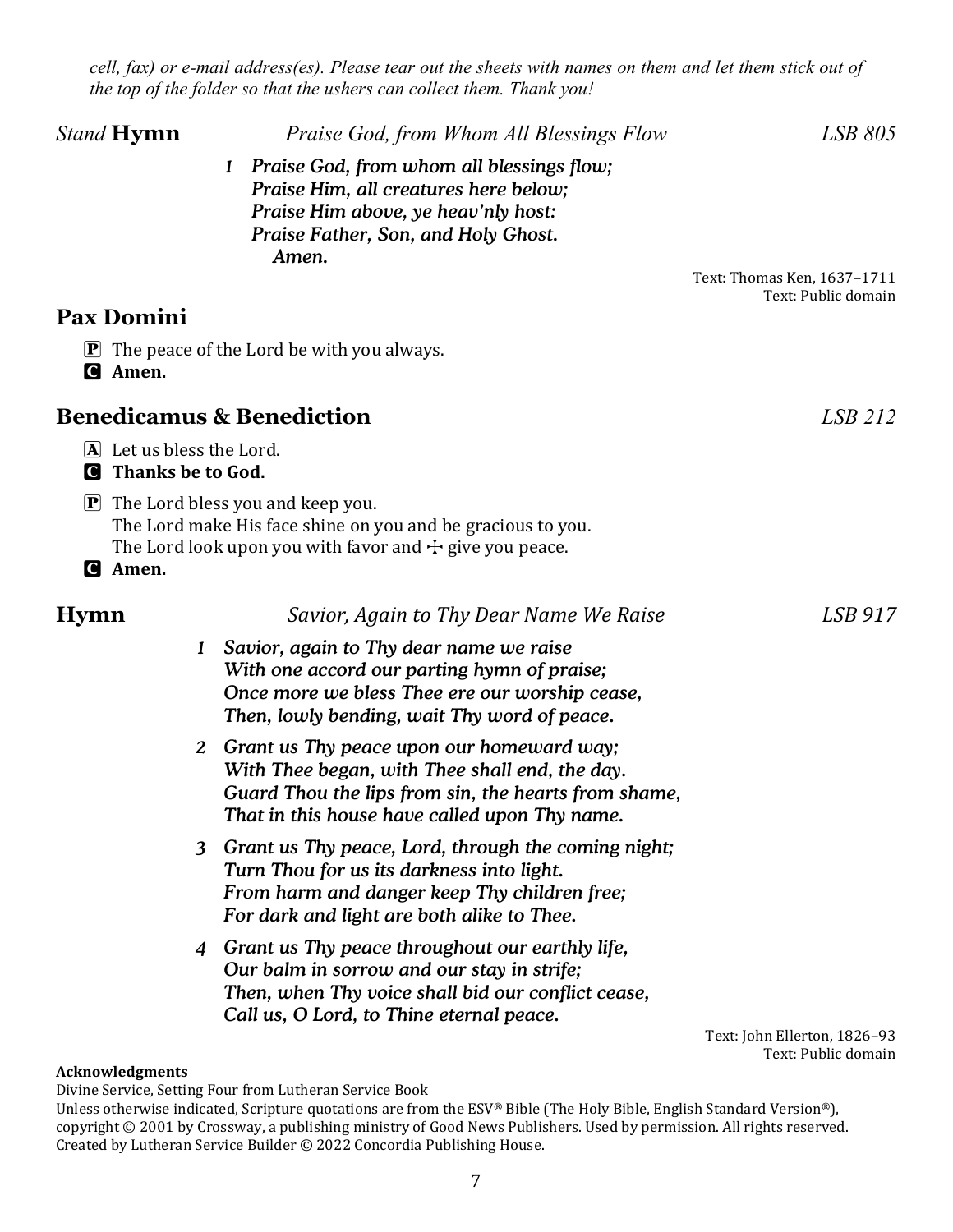# **ANNOUNCEMENTS**

### **Special Prayers**

Dennis Mahnken

### **Continuing Prayer Concerns**

| Elijah Rabacchi | Sam Huffman            | Patricia Ford  | Verlin Lorenz            |
|-----------------|------------------------|----------------|--------------------------|
| Debra Guebert   | Jane Kuhnert           | Andy Schorr    | Delbert Joost            |
| Don Ritter      | Donnie Buch            | Genna Biermann | Donna (Uchtman) Mitchell |
| Ali Gerlach     | Bruce Heck             | David Kontz    | Darlene Dierks           |
| Scot Alms       | Laverne Hutchison      | Doris Dressler | Ken Kruse                |
|                 | Vicki (Biermann) Hodge |                |                          |

### **Care Center Residents**

| Delores Doss   | Mary Lou Goetting | Norma Wolters            | Eileen Clements | Wayne Mueller          |
|----------------|-------------------|--------------------------|-----------------|------------------------|
| Jean Schroeder | Frances Kipp      | Leonard & Darlene Dierks | Ruth Koch       | Delbert & Carolyn Koen |
|                |                   | Darlene Mayer            |                 |                        |

### **Military Personnel & Their Families**

*Please help us keep this list updated, if you know of any changes in status call the church office 965-3192.* 

| Justin Asbury    | Casey Vallett | Matt Kraus                     | Bill Ingles | Tim Eichenseer                                       | Justin Parker |
|------------------|---------------|--------------------------------|-------------|------------------------------------------------------|---------------|
| Andrew Grab      | Cory Jeffers  | Denny Ernsting                 | Kevin Kahre | John Magelitz                                        | Karley Kothe  |
| Dustin Newton    | Drew Gerlach  | Jaron Berner                   |             | Rodney Anderson Chasten Lindenberg Braden Eichenseer |               |
| Richard Thompson |               | Zach Mogavero Adrienne Vallett |             |                                                      |               |

### **Mission Prayer**

Remember God's work through missionaries on home service as you pray:

• that congregations and other groups would experience a revitalized interest in praying for missionaries and supporting their work, especially after visiting with them face-to-face and hearing about what God is accomplishing through them.

### **Bible Readings**

From *Lutheran Service Book* Daily Lectionary, pp. 299-304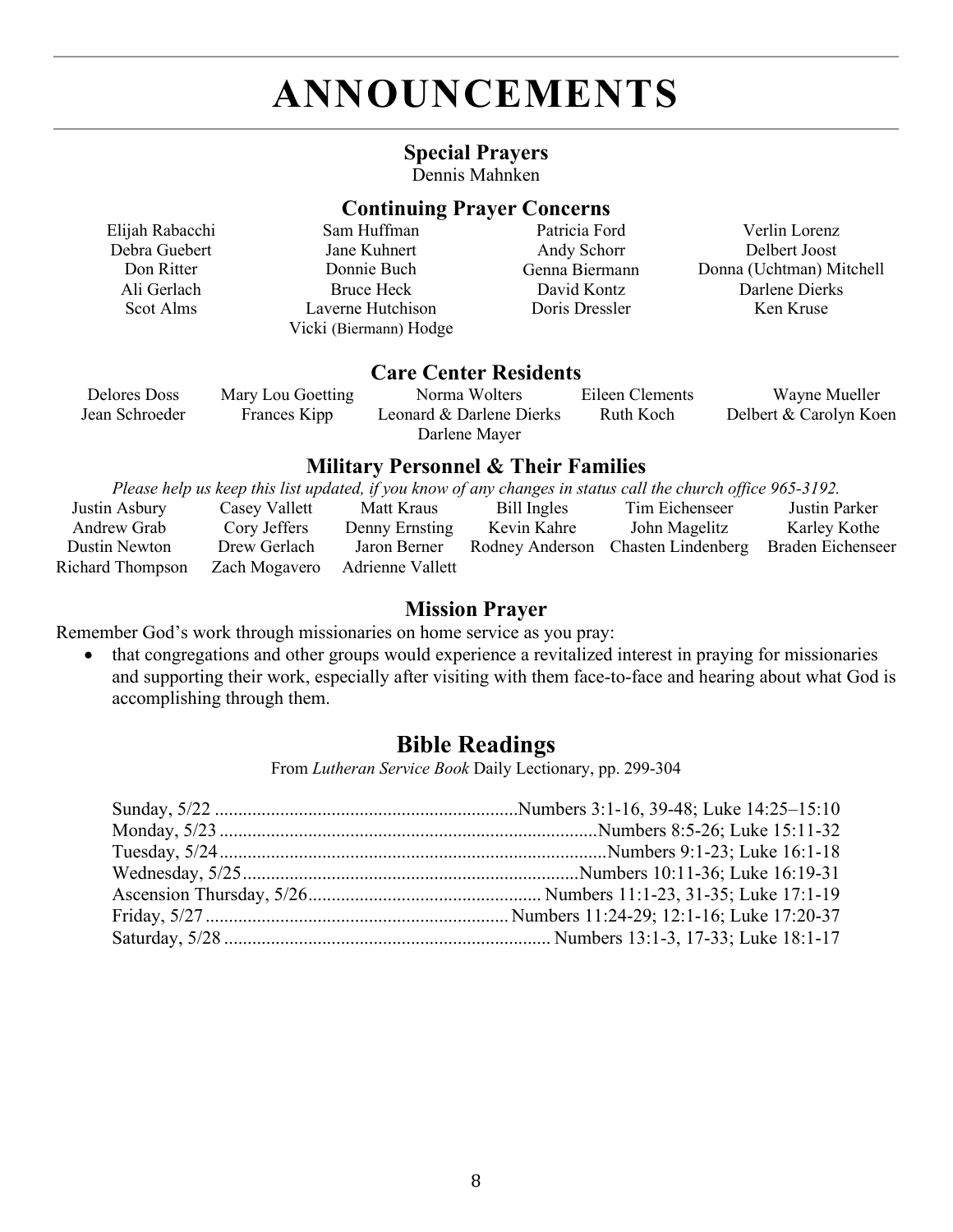## **Worship Service Schedule**

Saturday @ 6:00 p.m. & Sunday @ 9:00 a.m. Sunday Bible Class @ 9:50 a.m. Wednesday Bible Study—@ 10:00 a.m. in Fellowship Hall Adult Choir Practice @ 7:00 p.m. on Wednesdays Handicapped Accessible Service—May  $12<sup>th</sup>$  ( $\omega$ )  $10:00$  a.m.

\*\*A video recording of the service will be posted on Facebook and YouTube. \*\*

### **Voters' Meeting—June 1, 7:00 p.m. @ St. Mark's Church, Sanctuary**

### **Voting items on the agenda:**

- 2022-2023 Budget
- Church Ceiling Project
- Christ Our Savior Lutheran High School Association Membership

### **Wish List**

Items on this list are above and beyond what the budget allows for.

- **Church Ceiling Repair & Painting**—The bid we have received is over \$100,000 to sandblast the ceiling and repaint the church.
- **Building & Maintenance Savings**—Our Building & Maintenance Savings account is getting low and needs to be replenished to allow the Board of Trustees to keep our church and school running safely and efficiently.

## **Home Visits**

If you would like home and/or hospital visits from Pastor Mark, please call the church office to be added to the list. He will visit any interested members as his schedule allows.

# **Christ Our Savior Lutheran High School**

**Congratulations 2022 Graduates!** May God bless you as you start the next chapters of your lives.

*COS* **Annual Rummage Sale:** Our annual rummage sale will be July 15 & 16. Clean, saleable items may be brought to school during business hours starting June 13. If you need help transporting your donation to school, please call.

**Sponsor a Thrivent Action Team:** If you would like to organize or participate in a Thrivent Action Team to benefit *COS,* please call us to let us know what you would like to do. We can help you fill out the application.

**School Visitors:** The office is open Monday – Friday 8:00 a.m.- 4:00 p.m. The office will be closed on May 30. Summer hours will be in from June 1 to July 31. Summer hours: Monday – Thursday 9:00 a.m. – 3:00 p.m. and Friday 9:00 a.m. to noon.